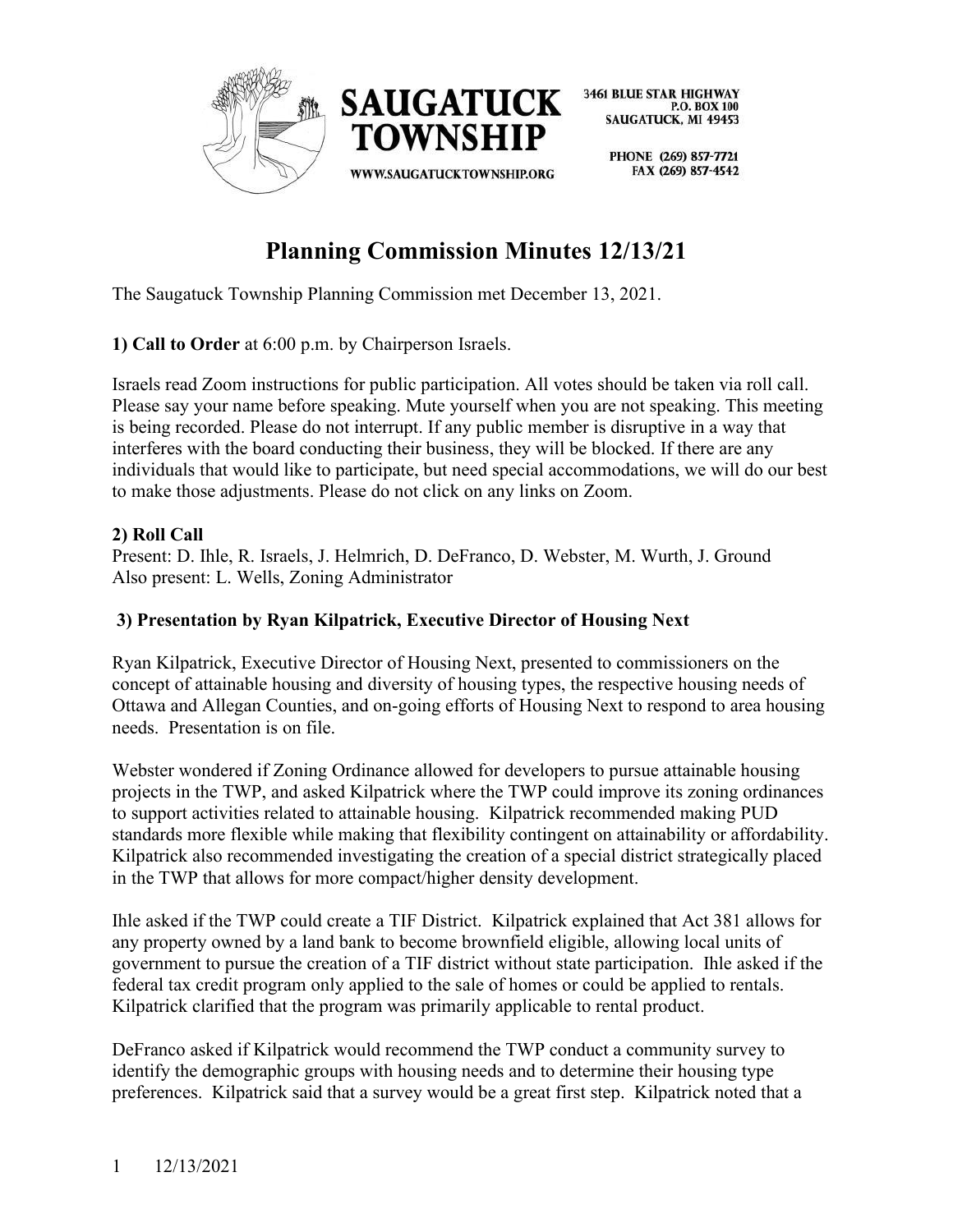



> PHONE (269) 857-7721 FAX (269) 857-4542

survey was conducted in Ottawa County at a cost of \$30,000. Kilpatrick said that a tricommunity survey could be conducted at a much lower cost, but Kilpatrick was confident that funding could be secured for a housing study of Allegan County. Kilpatrick added that it was important to look at senior and seasonal worker housing needs given that the dynamic for seasonal workers is more acute in the Saugatuck/Douglas area than anywhere along the west coast of Michigan up until Traverse City.

Wurth asked if anyone had been experimenting with modular home construction methods that could be more affordable than traditional construction practices. Kilpatrick has not found a way to reduce cost of shipping modular units from out of state to make it affordable, and noted that the construction of a plant in West Michigan has been discussed.

# **4) Approval of Agenda**

DeFranco added under item "A" of New Business "Clarify Partnership with Outdoor Discovery Center"

A **Motion** was made by Ihle to approve the agenda as amended. Seconded by Webster. The Motion passed by unanimous roll call vote.

#### **5) Approval of Minutes**

No Minutes to approve for the 11/22/21 PC Meeting.

Wells noted a requirement in the OMA that draft minutes must be submitted within 8 days of a public meeting. DeFranco agreed to provide draft minutes within the required time-period. DeFranco noted that the OMA does not require minutes to be as detailed as the minutes to which commissioners have become accustomed, and that future minutes may not be more detailed than the minimum requirements of the OMA to guarantee they are completed on time.

#### **6) Public Comment**

No Public Comment

#### **Public Comment Closed**

#### **6) New Business**

#### **A. Clarify Partnership with the Outdoor Discovery Center**

DeFranco explained that the agenda item is following up on a conversation had at the 11/22/21

#### 2 12/13/2021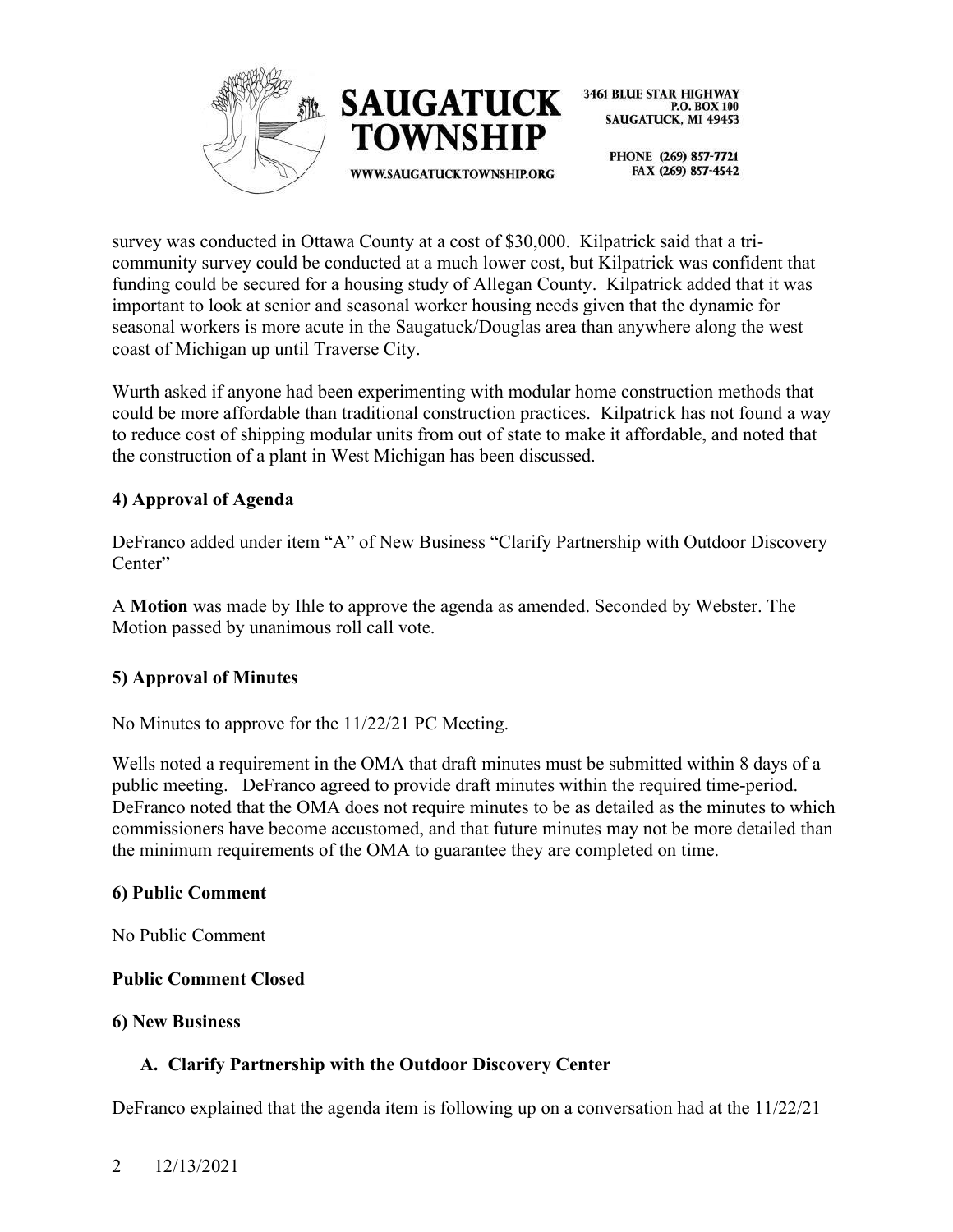



> PHONE (269) 857-7721 FAX (269) 857-4542

PC meeting in which the PC agreed that three commissioners would meet with the ODC to discuss the reclamation of the mining site located at Old Allegan Rd and 133<sup>rd</sup> Ave. DeFranco, Ground and Ihle met with the ODC and from that meeting the ODC submitted a proposal for a reclamation strategy to the PC at a cost of \$1,400. The proposal was shared with the PC Chair, TWP Treasurer, Zoning Administrator and Township Manager. DeFranco noted that it has come to the attention of the PC that actions taken may not have been appropriate, and asked Wells to clarify why actions taken may not have been appropriate. DeFranco asked if there was any way of altering the present approach to make partnering with the ODC on the mining site reclamation an appropriate course of action.

Wells said that the PC cannot require an applicant to partner with a specific group unless it is a requirement of the Zoning Ordinance, which it is not. Wells understood that there was already a meeting set up with the ODC to discuss a separate matter and that the reclamation question would be a secondary topic of discussion. Wells said that in her mind there was never a conversation about getting a proposal, and that if that had been discussed Wells would have said that such a decision would need to be a directive from the Board. Wells noted that the site in question was private property and that there is always concern about spending public dollars on private property. Wells added that she was unaware that the ODC provided such services at a cost, and if Wells had known she would have recommended that the PC not speak with the ODC on this matter. Wells said that ultimately it would be the decision of the applicant to proceed with partnering with the ODC on this matter.

Helmrich reviewed the history of the TWP's relationship with the ODC, noting that conversations with the ODC began in earnest in the summer when a meeting was had between the Executive Director and President of the ODC with members of the Board, PC and TWP staff. The purpose of the meeting was to learn about the work being done by the ODC and the kinds of things on which the TWP and ODC could work together. Helmrich noted that with the special committees having more focused conversations, different people were introduced to staff at the ODC to ask questions and gather information. Helmrich's recollection from the previous PC meeting was that the PC agreed to have a representative group of PC members meet with ODC to ask about what they have done or could do in an advisory role relative to land reclamation and restoration. Helmrich thought the point was to get from the ODC their feedback/proposal with cost that the PC could look over and consider whether it was something the Board should endorse. The conversation, as far as Helmrich knew, was not about requiring Top Grade to work with the ODC and pay for the study; it could be the TWP paying for the study to learn more about the issue of land reclamation because the TWP could be facing more of it in the future. Helmrich expected that the ODC would provide a proposal, the PC would review it with feedback from staff and decide whether to take it to the Board or not proceed further. Helmrich noted that TWP staff had notified the ODC that the TWP would not be working with the ODC on this project, and that was not Helmrich's expectation; Helmrich thought the PC was still researching and collecting ideas. Helmrich noted that there was never an expectation that the PC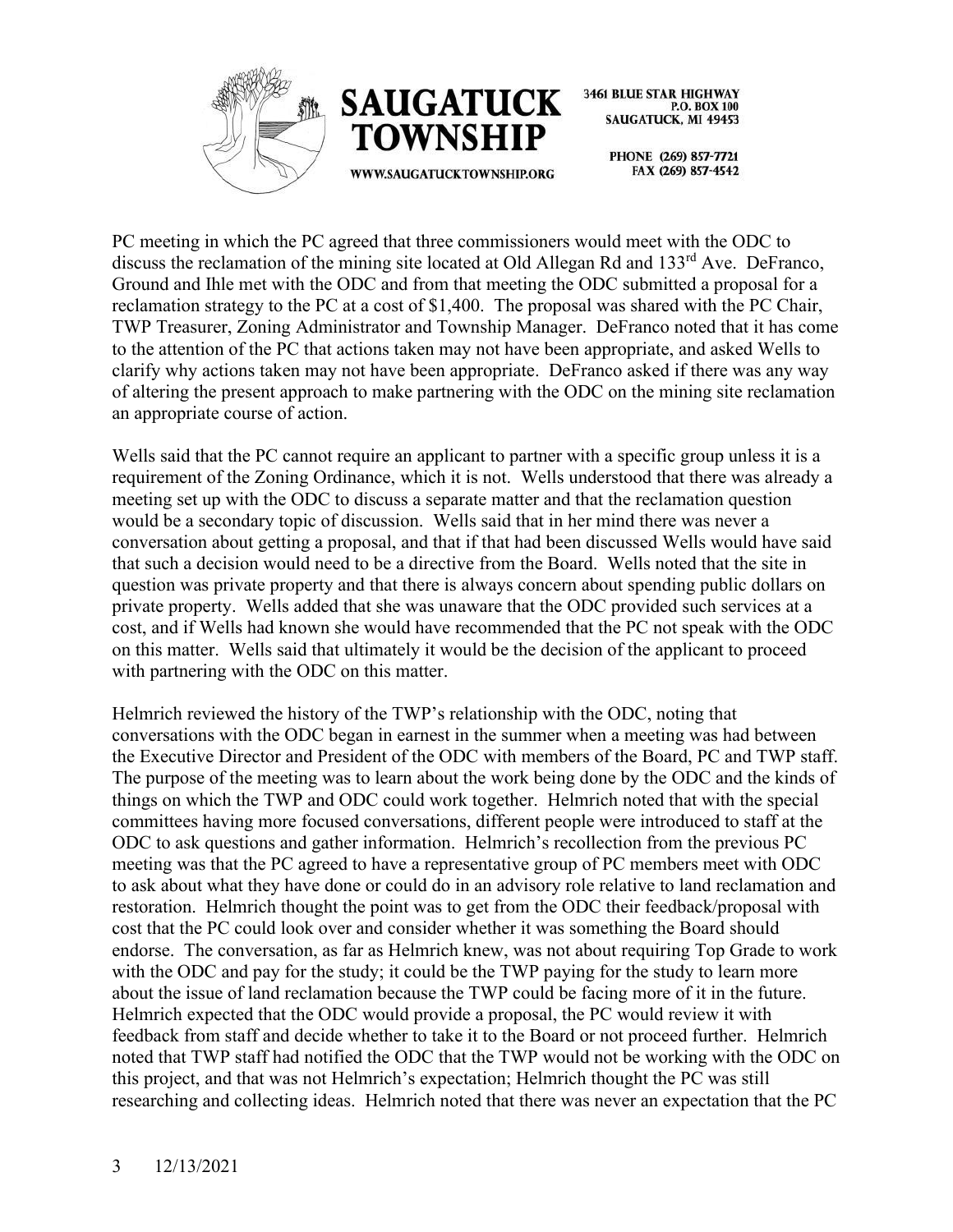



> PHONE (269) 857-7721 FAX (269) 857-4542

would require the landowner to finance the proposal.

Wells said that there needs to be a conversation about the chain of command; does the TWP Manager take ideas and the Board directs the PC to talk to organizations to get proposals or do ideas come from the bottom up? Wells reiterated that she was unaware the ODC provided these services. Helmrich said that to have the project thwarted so quickly by TWP staff felt out of the process.

Ground understood what Wells was saying, but agreed with Helmrich; while it might not be prudent to pay for this specific project, it may be advantageous to pursue partnerships for future projects. Ground felt that working with outside organizations was more about education than requiring an applicant to adhere to conditions. Ground believed it was worth investigating how the PC might proceed.

Ihle did not realize there would be a contract involved when speaking with the ODC. After hearing the discussion, Ihle agreed with Wells that if a proposal is project specific and concerns private property it may not make sense. Ihle also understood Helmrich's view that the focus of the project could be looked at more broadly, such as dealing with mining abatement in general. Ihle suggested moving away from project specific requests and moving toward a community wide approach. Wells said as it pertains to the Rural Character and Conservation Committee, if there was a desire to amend the Zoning Ordinance as it pertains to Special Use Standards for mining projects, there was a need to explore best practices for reclamation and land stewardship, and the PC determined it would be beneficial to have outside advice, Wells believed that would be an appropriate conversation to have with the TWP Manager and Board. Wells noted that this was not the end of the relationship between the PC and ODC, and that Wells did not communicate with the ODC to terminate the project in question.

Helmrich agreed with Wells and expressed concern that someone might stop something during the initial research and discovery phase. Helmrich noted it was important to be cognizant of what the processes are, because similar issues will arise again given the work of the special committees. Helmrich noted that it was a surprise that this conversation with the ODC was stopped two weeks into it before the full PC could discuss the ODC's response.

Webster understood that it was ok for PC members to meet with ODC, but thought the purpose of the meeting was further education, not requesting a proposal. Ground said she did not know that the ODC was going to provide the PC with a proposal and that the intent of the meeting was not to acquire a proposal. Webster agreed that PC members did not think they were going to the ODC to get a proposal, and Webster did not think the PC could require the applicant to contract with ODC. Helmrich noted that the ODC decided to send a proposal in response to the PC's request for information.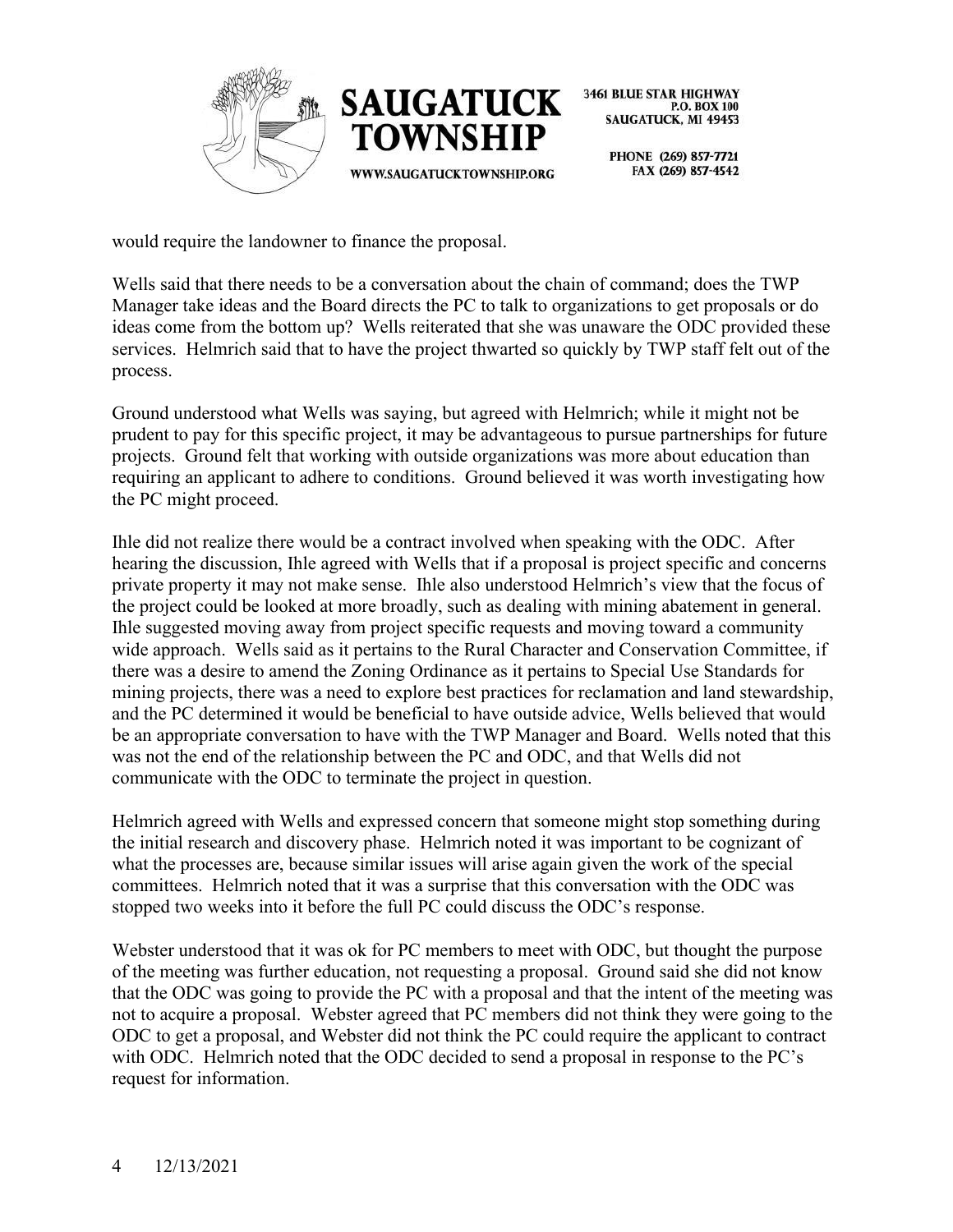



PHONE (269) 857-7721 FAX (269) 857-4542

Israels said that the PC did not discuss a proposal at the last meeting. Israels noted that there are sometimes difficult decisions to make and that the PC makes those decisions and that it is not always an easy road to get there. Israels said that the PC needed to reflect and determine what its relationship is going to be with the ODC, because the ODC are experts in land use. Israels stated that Wells did not stifle the proposal in question in any way. Israels suggested that the proposal should go to the Board, that the Board decide how the relationship will look between the PC and ODC, and that the PC will take direction from the Board.

# **7) Old Business**

# **A. Committee Reports**

# • **Attainable Housing (Webster)**

Webster reviewed Attainable Housing Special Committee Recommendations on file in PC 12/13/21 Agenda Packet. Webster explained that the Attainable Housing Committee was asking whether TWP Zoning Ordinances were allowing for housing to be achievable and affordable. Webster explained that the committee was more focused on home purchasing than on rentals; that focus does not mean that rentals should not be looked at by the TWP at another time, but simply that it fell out of the initial scope of the committee. Webster said that she had invited Ryan Kilpatrick of Housing Next to speak to committee members and review housing options.

DeFranco asked whether the Housing Committee considered adding a definition for efficiency or studio apartment. Wells mentioned that Grand Rapids has micro units with a maximum and not a minimum square footage. Wells also noted that there was a lot of gray area in the TWP's Zoning Ordinance with respect to density for number of units in PUDs. DeFranco inquired about the 800sq. ft. storage space requirement for apartments exclusive of interior space. Wells thought that requirement could be gotten rid of. Wurth thought a storage requirement may be necessary. Webster asked whether "Apartment" would need to be redefined or should efficiency units should be placed under "special accommodations." Webster asked if the Housing Committee should venture into PUDs. Wells said that it was not necessary. Wurth asked who would address PUDs if not the PC. Webster suggested contracting with Kilpatrick to create zoning ordinances that make the TWP more attractive to developers of attainable housing.

# • **Economic Development (Helmrich)**

Helmrich reviewed the Economic Development Committee's recommendations on file in PC 12/13/21 Agenda Packet. Wurth emphasized the importance of addressing the beautification of the highway interchanges. Helmrich mentioned that the Committee will have Lakeshore Advantage as a guest speaker at their next meeting, and that Helmrich was looking for an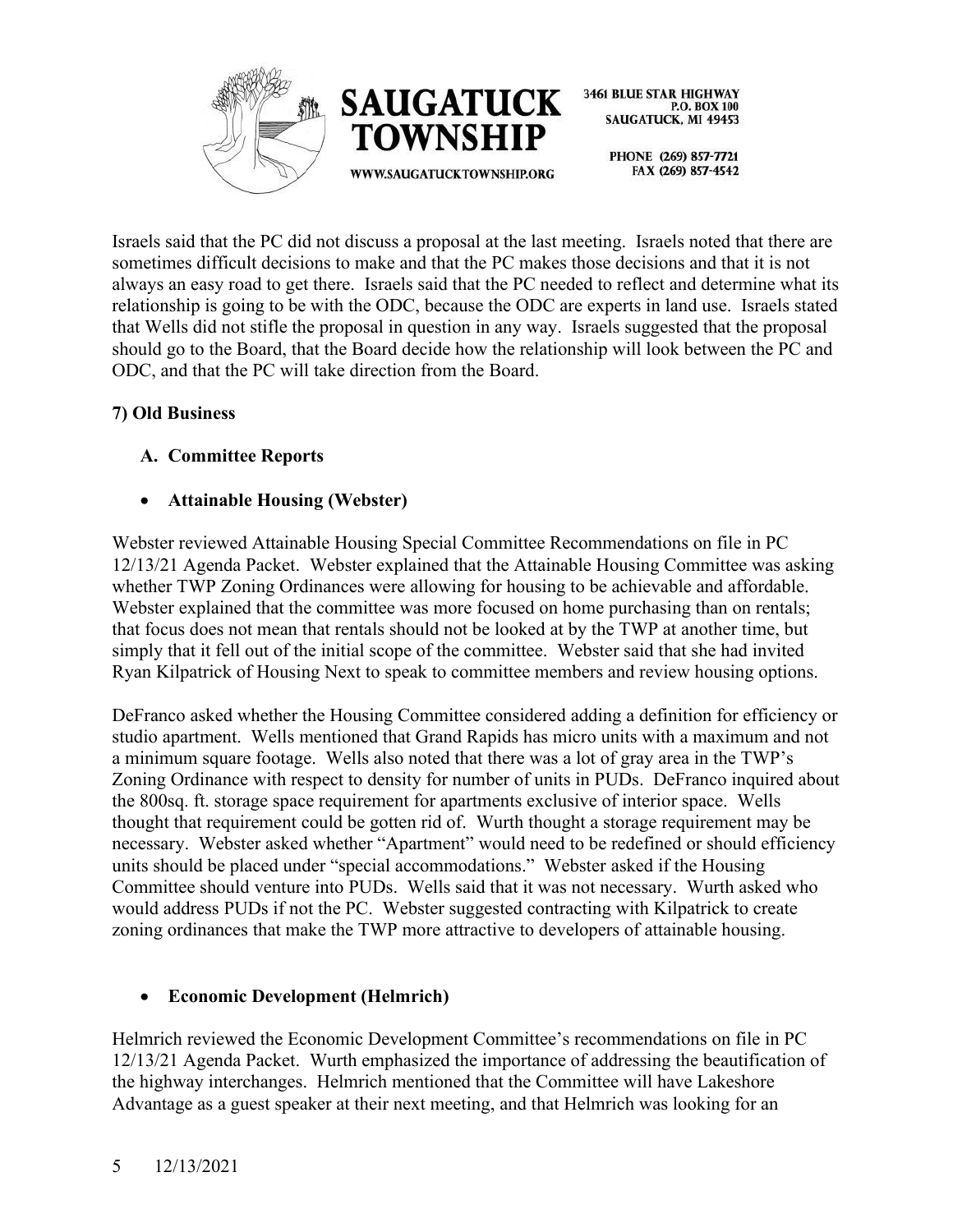



PHONE (269) 857-7721 FAX (269) 857-4542

additional committee member. Israels said that Lakeshore Advantage was a great group for collaboration. Israels noted that there is a third highway interchange at the Fennville exit on I-196, and that this exit should be considered in any redesign of the highway interchanges as it could be the site of future development.

# • **Rural Character and Conservation (DeFranco)**

DeFranco reviewed the Rural Character and Conservation Committee recommendations on file in PC 12/13/21 Agenda Packet. Ihle inquired as to how the TWP might inspire developers to integrate green infrastructure projects into developments. Wells advised to be strategic and to proactively identify natural features requiring protection prior to development as opposed to waiting for site plan review.

Wells thanks commissioners for their hard work. Israels will meet with Wells to discuss next steps. Webster recommended Israels and Wells consider prioritizing action items presented by the special committees and distinguish between long and short term goals. Helmrich asked Wells to provide insight as to which action items would be easy changes and which would be more complicated. Wurth asked PC to consider which action item could make the most impact.

Israels asked each committee chair to identify their top three priorities that could be completed within a year and priorities for long term projects for the next PC meeting. Helmrich asked if Israels could become the intermediary between the PC and Special Committees, assessing the importance and impact level of each action item. Wells noted that once the PC compiled its priority list, the Board and TWP Manager would have to review for budgetary purposes.

- **B. Township Board Update: December 8, 2021 Submitted by Board and PC Member Jon Helmrich**
- **The Township Board met on December 8, 2021:**
- Public Comment on Dugout Road and the LCWM nature easement by the new owner of property.
- Helmrich shared the five representatives to the Coastal Leadership Academy: Ihle, DeFranco, Engel, Butler, and Saint Amour. First session is in January.
- Andy Diaz has resigned from the Parks & Recreation Commission…open seat to be posted.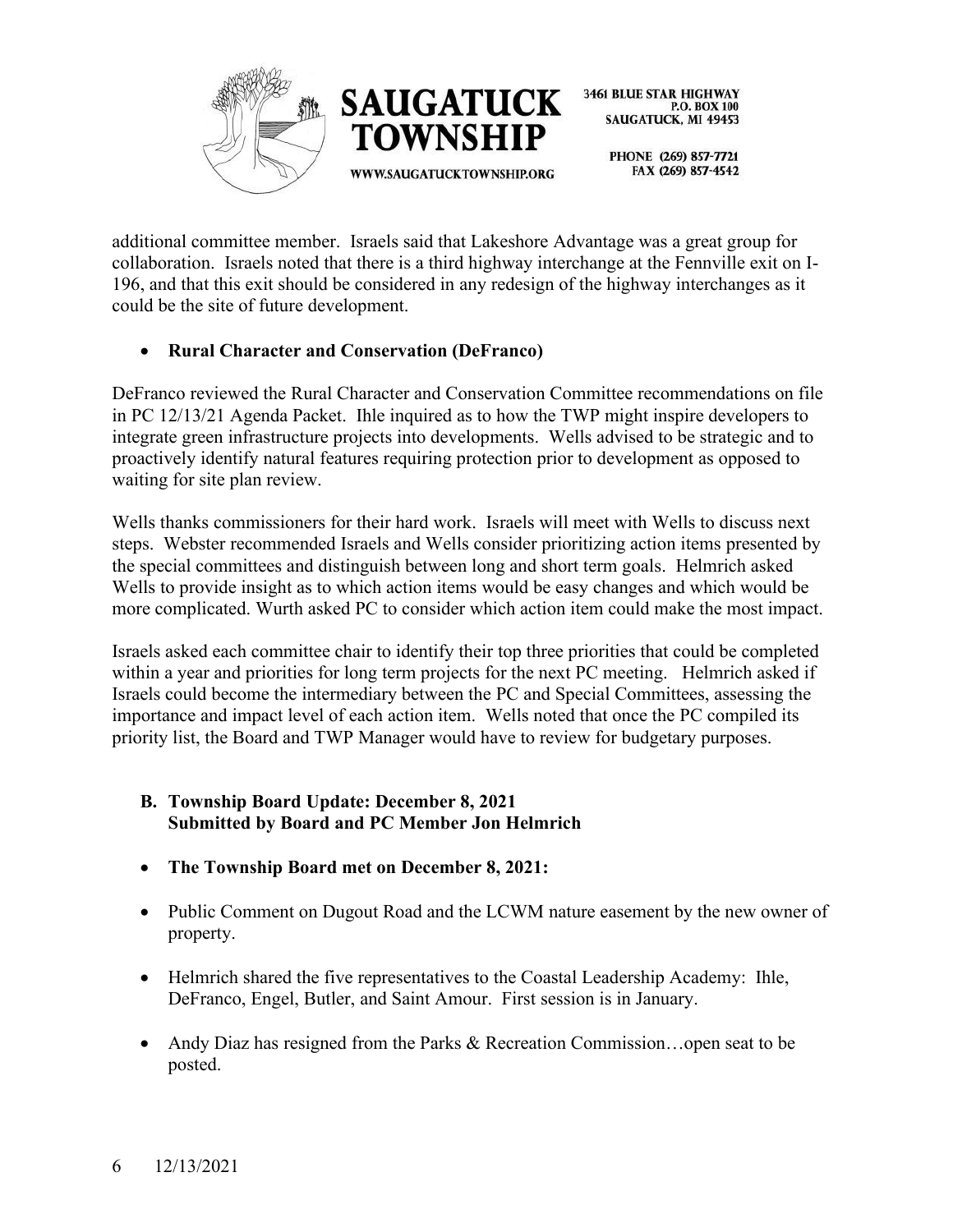



> PHONE (269) 857-7721 FAX (269) 857-4542

- Voted to support the Road Commission's application for a CZM grant to help with study of Lakeshore Drive erosion issues.
- Approved 2022 road work orders and Hall Renovation calendar for concept plan.
- Approved the Indemnification agreement with Fire District relative to the extension of public water to the Van Horn properties.
- **Next Board meeting is Wednesday, January 12, 2021 at 6:00pm.**

# **C. Staff Update**

- Wells noted that the next PC meeting would be held in person at the TWP Hall
- At the next PC meeting the PC would be reviewing the following projects: (1) site plan review for phase 3 on Commercial Drive, (2) Special Land Use for a new marijuana retail site, and (3) Special Land Use for a marijuana grow facility on Just Barns Drive
- Wells noted that Top Grade would be presenting their mine reclamation plan at the February PC meeting

#### **8) Public Comment**

1. Jane Dickie, 6108 Old Allegan Rd, was grateful for everyone who serves on the PC. Dickie noted Wurth's earlier comment concerning who would be working on PUD related ordinances and also that Dickie serves on the special committee on Rural Character and Conservation. Dickie said that that committee was investigating amendments to current ordinances related to PUDs. Dickie said that there are some beautiful and expensive small homes. Referencing Kilpatrick's earlier statement that the majority of residents in Allegan County are single and/or have no children at home, Dickie advocated for reducing the minimum square footage for homes and that the PC should not assume that such a change would reduce property value. Dickie noted that higher density need not be incompatible with rural character, as some of the research the Rural Character and Conservation Committee has found outlines how high density developments can integrate large tracks of green space and green infrastructure projects. Dickie stated that such developments could be accomplished through amending current PUD standards. Dickie added that density is coming to the TWP and that ordinances dealing with density through the lens of green practices and affordability should be pursued. Dickie referenced the mining site at Old Allegan and 133<sup>rd</sup> Ave, saying that neighbors left the last PC meeting feeling like finally there would be some expertise brought to the project via a partnership with the ODC. Dickie noted the degradation of the slopes of the mining pit and encouraged commissioners to visit the site in person. Dickie advocated for the TWP to update the zoning ordinance to stipulate that future